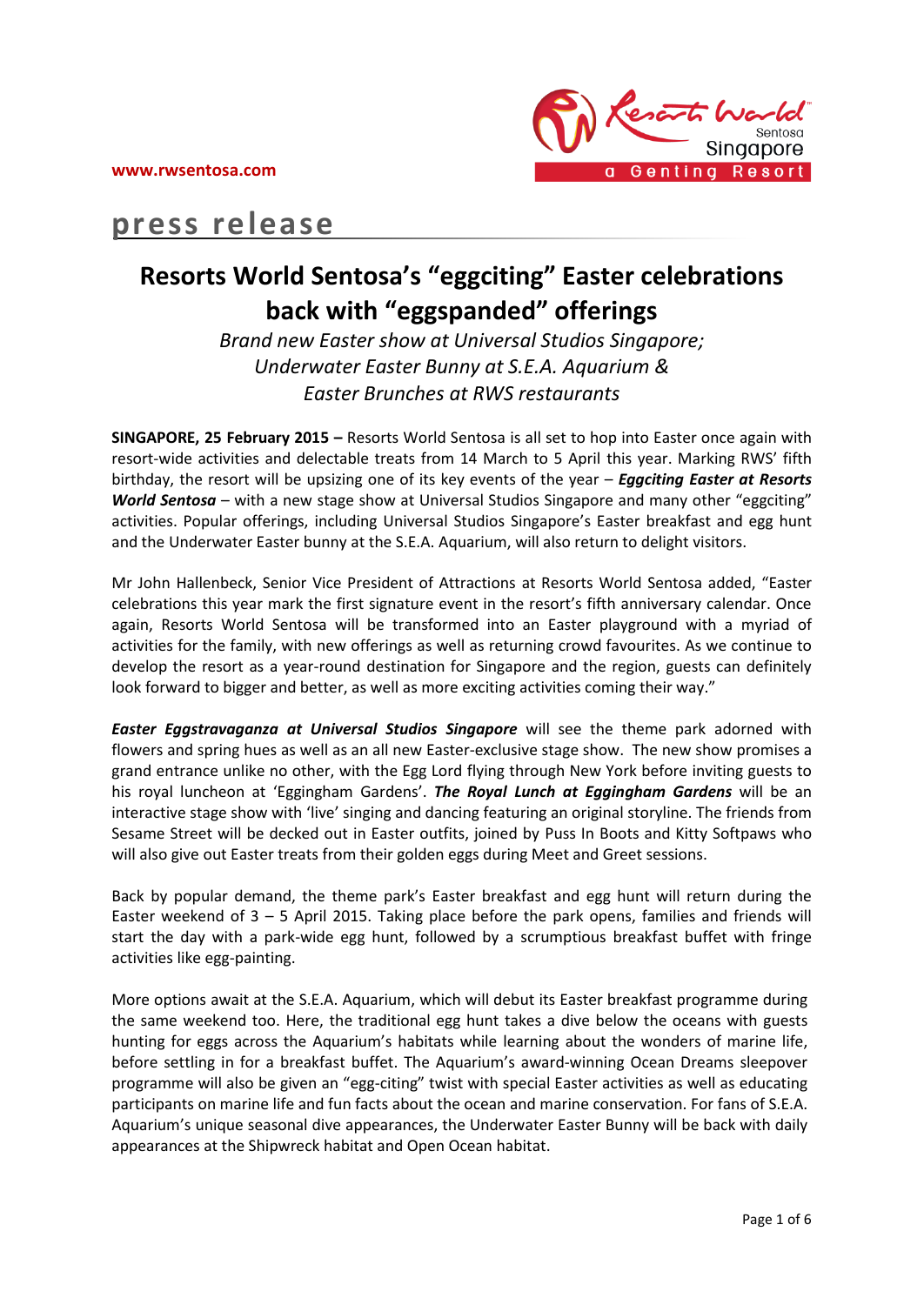Elsewhere in the resort, Hard Rock Hotel Singapore's Starz Restaurant, Hotel Michael's Palio Restaurant and Ocean Restaurant located at the S.E.A. Aquarium will also be dishing out Easter delights on Easter Sunday, 5 April 2015. There will also be added activities for the kids, which include an Easter egg hunt, face-painting and Easter cookie decoration contest at Starz and Palio. Diners can look forward to traditional offerings such as *Grain-Fed Whole Spring Lamb with Jus, Mint Chutney and Assorted Mustards* and *Guava Glazed Gammon Ham with Apple and Pineapple Relish* together with freshly baked hot cross buns at Starz Restaurant and Italian fare such as *Polpette in Salsa* (beef meatballs laden with a hearty tomato gravy) and *Controfiletto al Cioccolato* (chocolate marinated black Angus beef ribeye steak) at Palio. Meanwhile, Ocean Restaurant will serve up an Easter Day Brunch menu with dishes such as the Roasted Monkfish Steak and French Yellow Chicken Roulade, while kids get to dine on a special Kid's platter complete with items like Fish Fingers and French Fries.

The integrated resort will also be part of Singapore's largest Easter fiesta at the Sentosa HarbourFront precinct – **The Great Egg-venture** – organized by the Sentosa Harbourfront Business Association. More than 35 giant eggs have been placed around the resort, each measuring 1.8 metres by 1 metre. These giant eggs are hand-painted by members of the community and are part of Singapore's biggest Easter egg hunt, where attractive prizes can be won.

For more information and pricing, please refer to the Annex or visit [www.rwsentosa.com/easter.](http://www.rwsentosa.com/easter)

- End -

## **ABOUT RESORTS WORLD SENTOSA**



Resorts World Sentosa (RWS), Asia's ultimate destination resort, is located on Singapore's resort island of Sentosa. 2015 marks the resort's fifth anniversary, and RWS will celebrate with a line-up of new offerings and special promotions. Spanning 49 hectares, RWS is home to key attractions including the region's firstand-only Universal Studios theme park, S.E.A. Aquarium (one of the world's largest aquariums), Adventure Cove Waterpark and Dolphin Island. Other

attractions include a Maritime Experiential Museum, an award-winning destination spa, a casino, six unique hotels, the Resorts World Convention Centre, celebrity chef restaurants, and specialty retail outlets. The resort also offers world-class entertainment, from original resident productions to concerts and public shows such as the Crane Dance and the Lake of Dreams. RWS has been named "Best Integrated Resort" since 2011 for four consecutive years at the TTG Travel Awards which recognises the best of Asia-Pacific's travel industry.

RWS is wholly owned by Genting Singapore, a company of the Genting Group. For more information, please visi[t www.rwsentosa.com.](http://www.rwsentosa.com/)

**17**/ResortsWorldatSentosa **B @**rwsentosa Www.rwsentosablog.com

#### **MEDIA CONTACTS**

**Resorts World Sentosa** Clement Ng/ Linette Lin Tel: + 65 6577 9761 / +65 6577 9762 [clement.xjng@rwsentosa.com/](mailto:clement.xjng@rwsentosa.com/) [linette.lin@rwsentosa.com](mailto:linette.lin@rwsentosa.com)

**ATE Integrated Communications (for Resorts World Sentosa)** Debbie Pereira Tel: +65 6592 0543 Mobile: +65 9880 9848 Email[: debbie@ate.bz](mailto:debbie@ate.bz)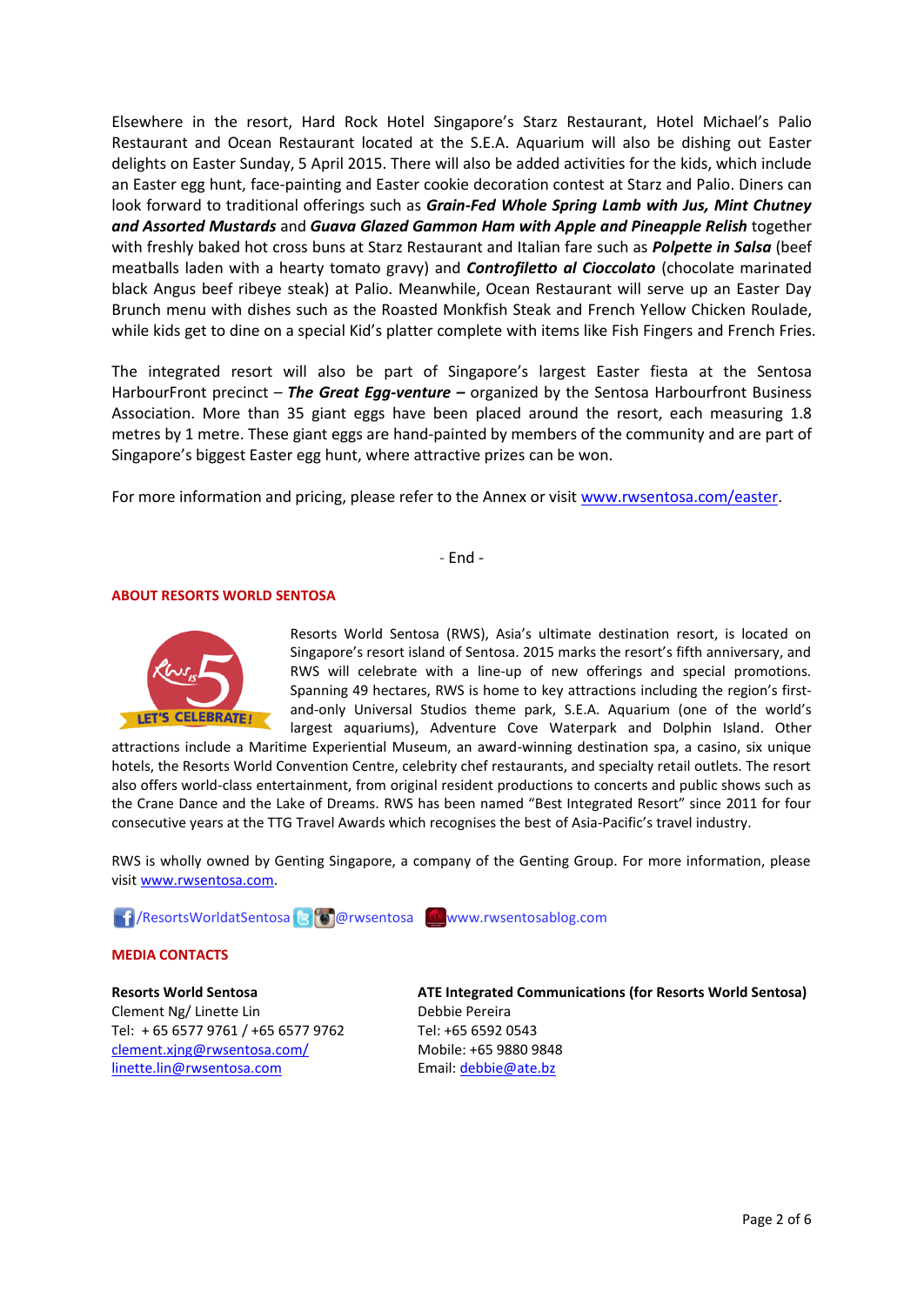## **ANNEX – Easter Activities at Resorts World Sentosa 2015**

## **1. Universal Studios Singapore**



#### **Easter Eggstravaganza at Universal Studios Singapore**

| Date:  | 14 March - 5 April 2015                      |
|--------|----------------------------------------------|
| Time:  | $10.00$ am – 7.00pm daily                    |
| Price: | S\$74 (Adult), S\$54 (Child), S\$36 (Senior) |

Universal Studios Singapore will be adorned with flowers and spring hues as it hops into Easter. Returning bigger and better, *Easter Eggstravaganza at Universal Studios Singapore* will feature a brand new stage show and more characters in Easter outfits. Exclusive to the Easter period, the new show will see the Egg Lord fly through the streets of New York in a 'Hot Egg Balloon' before inviting guests to his royal luncheon at Eggingham Gardens.

## **Easter Breakfast and Egg Hunt**

| Date:  | 3 April – 5 April 2015                        |
|--------|-----------------------------------------------|
| Time:  | $8.00$ am $-11.00$ am                         |
| Price: | S\$99 (Adult), S\$83 (Child), S\$71 (Senior)  |
|        | Inclusive of admission into Universal Studios |
|        | <i>Singapore</i>                              |

The popular Easter egg hunt and breakfast will also return during the Easter weekend. A scrumptious buffet breakfast awaits guests after going round the park hunting for eggs. There will also be egg-painting activities for guests before continuing a day in the park.

## **2. S.E.A. Aquarium**



#### **TeREEFic Easter at S.E.A. Aquarium**

| Date:  | 14 March - 5 April 2015             |
|--------|-------------------------------------|
| Time:  | $10.00$ am – 7.00pm daily           |
| Price: | S\$38 (Adult), S\$28 (Child/Senior) |

Making a return to delight guests, the Underwater Easter Bunny will make appearances, up to four times daily at Shipwreck habitat and Open Ocean habitat.

#### **Easter Weekend Egg Hunt and Breakfast**

| Date:  | 3 April – 5 April 2015                      |
|--------|---------------------------------------------|
| Time:  | $8.00$ am – 11.00am                         |
| Price: | S\$58 (Adult), S\$48 (Child/Senior)         |
|        | Inclusive of admission into S.E.A. Aquarium |

Taking the traditional egg hunt underwater, guests can hunt for eggs across different habitats while learning about the wonders of marine life. Guests can also indulge in a buffet breakfast, fueling up after the egg hunt.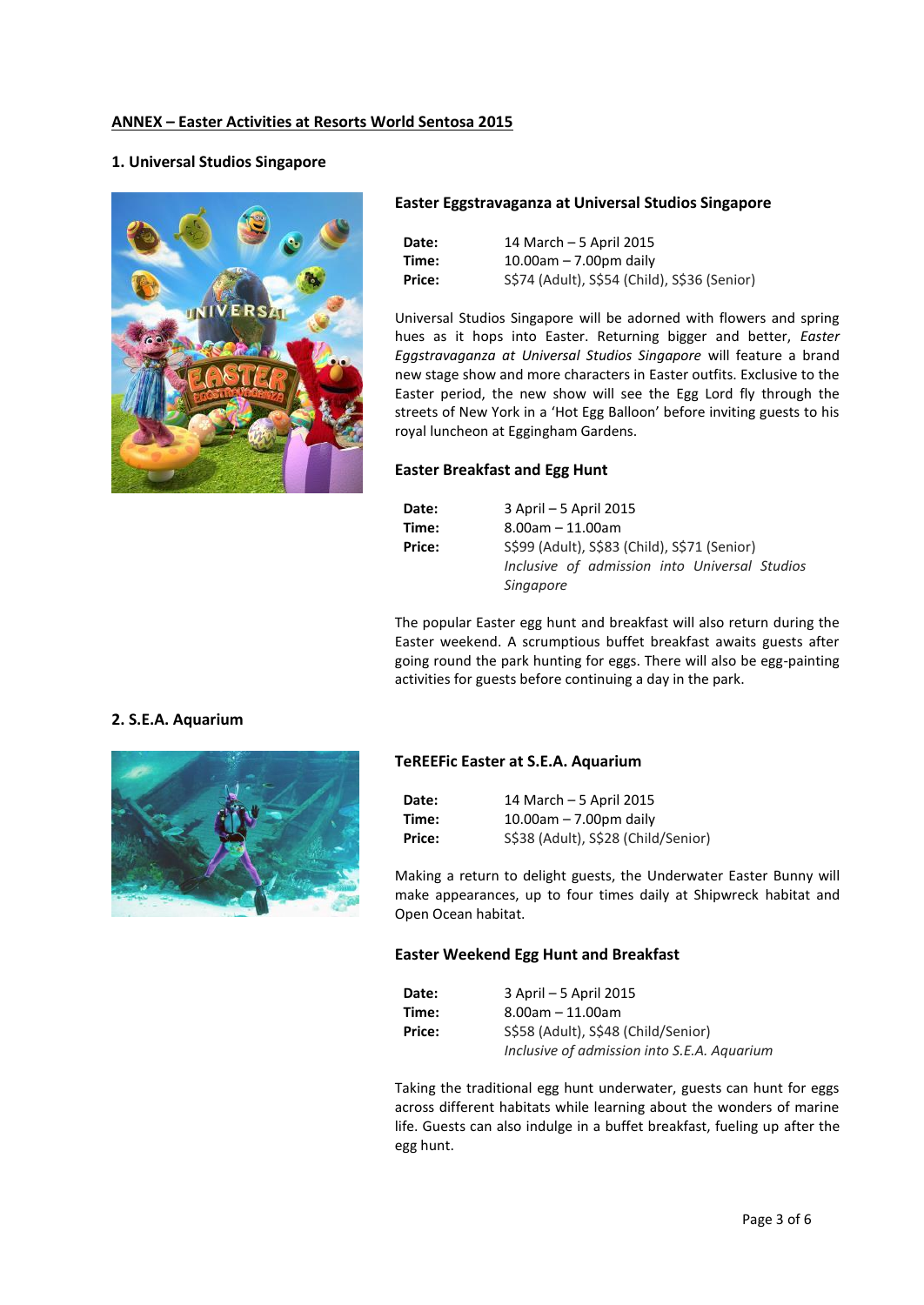## **Ocean Dreams: Easter Edition**

**Date:** 4 April – 5 April 2015 **Time:** 5.00pm – 10.00am (next day) **Price:** S\$193 (Adult), S\$173 (Child) Family packages available and special discount for Annual Pass and RWS Invites members

The award-winning sleepover programme at S.E.A. Aquarium, Ocean Dreams, is given an egg-citing twist with special Easter activities whilst still educating guests on marine life and fun facts about the ocean and marine conservation.

## **3. STARZ Restaurant**



#### **Easterrific Buffet Lunch at Starz Restaurant**

| Date:  | 5 <sup>th</sup> April 2015, Sunday Easter Lunch |
|--------|-------------------------------------------------|
| Time:  | $12pm - 4pm$                                    |
| Price: | $$68++$ (adult), $$28++$ (child) aged 4 to 12   |
|        | vears old                                       |

Find yourselves spoilt for choice at Starz's amazing Easter Sunday Brunch Buffet, with traditional offerings like the *Grain-Fed Whole Spring Lamb with Jus, Mint Chutney and Assorted Mustards*, alongside *Guava Glazed Gammon Ham with Apple and Pineapple Relish* to satisfy your cravings. Or give your Easter a local spin and indulge in Singaporean delights like the delicious *Wok-Tossed "Yau Mak" Vegetables with Fermented Bean Curd* and the *"Pop Corn" Chicken Coated in Malt and Plum Sauce***.** Those who are seafood lovers, fear not, there is the **Alaskan king crab** to whet your appetite, and succulent **pacific white clams** with a myriad of sauces for you to feast on.

Finally, finish off your scrumptious meal with a sweet ending – enjoy a freshly baked **hot cross bun**, as well as an Easter Bunny Basket filled with **chocolate eggs.** Families with young ones can also enjoy an afternoon of Easter fun with **face painting,** an **Easter egg hunt,** a **movie,** and an amazing **magic show** that will leave your kids entranced and in awe.

For reservations, please call +65 6577 6688 or email [dining@rwsentosa.com](mailto:dining@rwsentosa.com)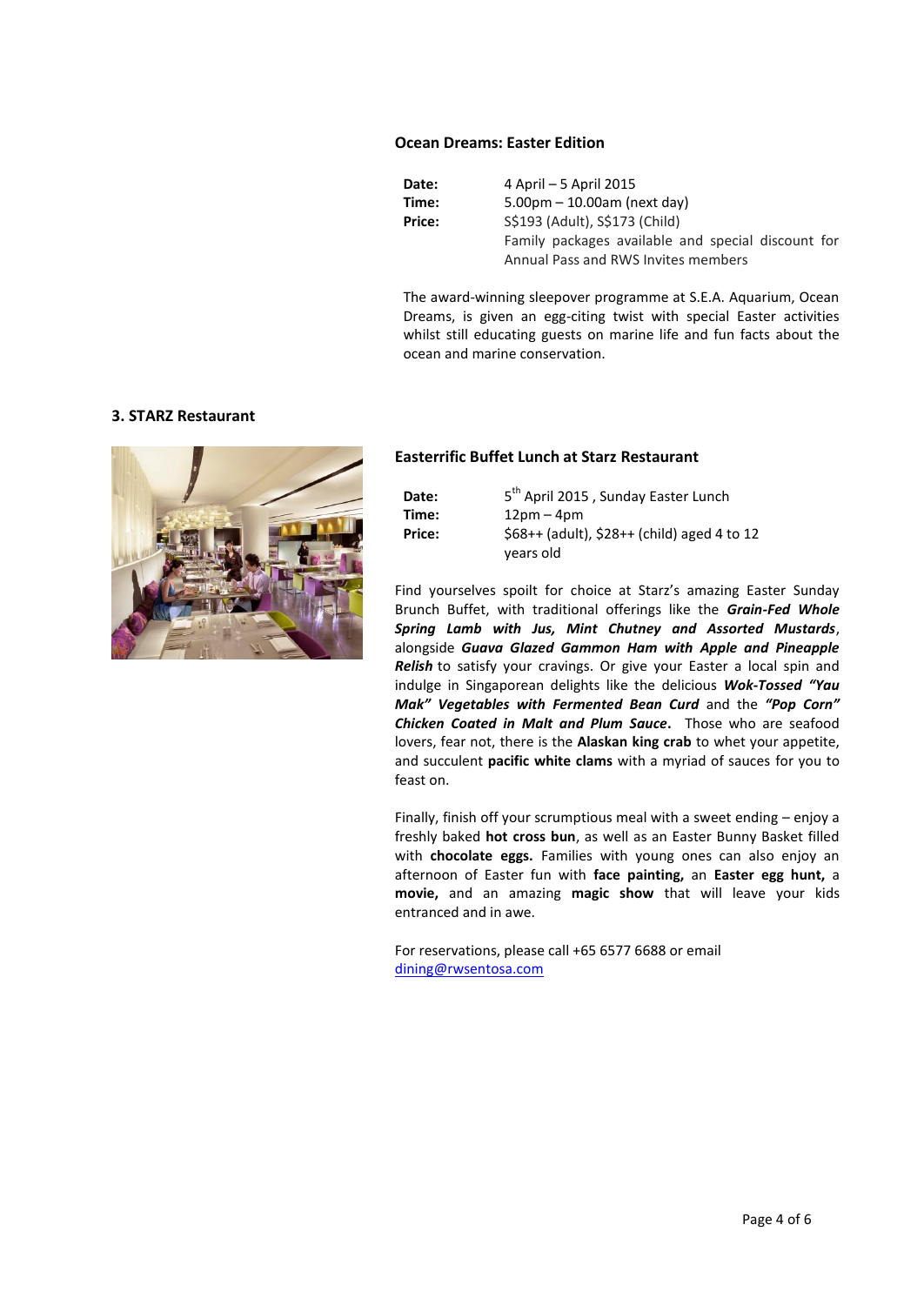## **4. Palio Restaurant**



## **Celebrate an Italian Easter at Palio**

| Date:  | 5 April 2015, Sunday                          |
|--------|-----------------------------------------------|
| Time:  | $12pm - 2.15pm$                               |
| Price: | Bunny Family Meal - \$168++ (2 adults and 2   |
|        | children, includes activities for 2 children) |
|        | \$13.00++ per additional child                |

Enjoy a happy **Bunny Family Meal** at Palio this Easter! Indulge in Nona's (grandma's) *Polpette in Salsa* beef meatballs laden with a hearty tomato gravy, as well as a wide variety of Italian cold cuts with a cute bunny basket of warm focaccia bread (*Affettati Misti*). Don't forget to sink your teeth into the *Controfiletto al Cioccolato*, a chocolate marinated black Angus beef ribeye steak, and end your meal with the Sicilian Orange Rice Tart known as *Dolce della Pasqua* for a sweet flourish**.** With every family meal package, two children are invited to enter an exciting **Easter Cookie Decoration Competition**, where they will stand a chance to win attractive prizes including Universal Studios Singapore passes for one adult and two children. Come join in the fun this Easter!

For reservations, please call +65 6577 6688 or email [dining@rwsentosa.com](mailto:dining@rwsentosa.com)

## **5. Ocean Restaurant**



## **Easter Day Brunch**

| <b>Date:</b> | 5 April 2015, Sunday                                |
|--------------|-----------------------------------------------------|
| Time:        | First Seating at $11.30$ am $-1$ pm                 |
|              | Second Seating at 1pm – 2.30pm                      |
| Price:       | Set Lunch at S\$78++ per person                     |
|              | (Includes 1 Glass of Prosecco)                      |
|              | Easter Day Kid's Platter at S\$38++ per child       |
|              | (Includes Free-Flow Soft Drinks and Chilled Juices) |

Families looking for a lunch break amidst the Easter activities at the S.E.A. Aquarium can come by Ocean Restaurant, where they can enjoy a special Easter Day Brunch while still enjoying the spectacular views of marine life.

Adults can sip on a complimentary glass of Prosecco together with every set lunch ordered, which offers choices such as the tart and bright *Kingfish Tartare with Apple & Celery Espuma*, the refined *French Yellow Chicken Roulade with Puffed Barley and Speck Cream*, and the satisfying *Carrot Cake with Cream Cheese Espuma* for dessert.

Kids will enjoy a special treat as well, with the Easter Day Kid's